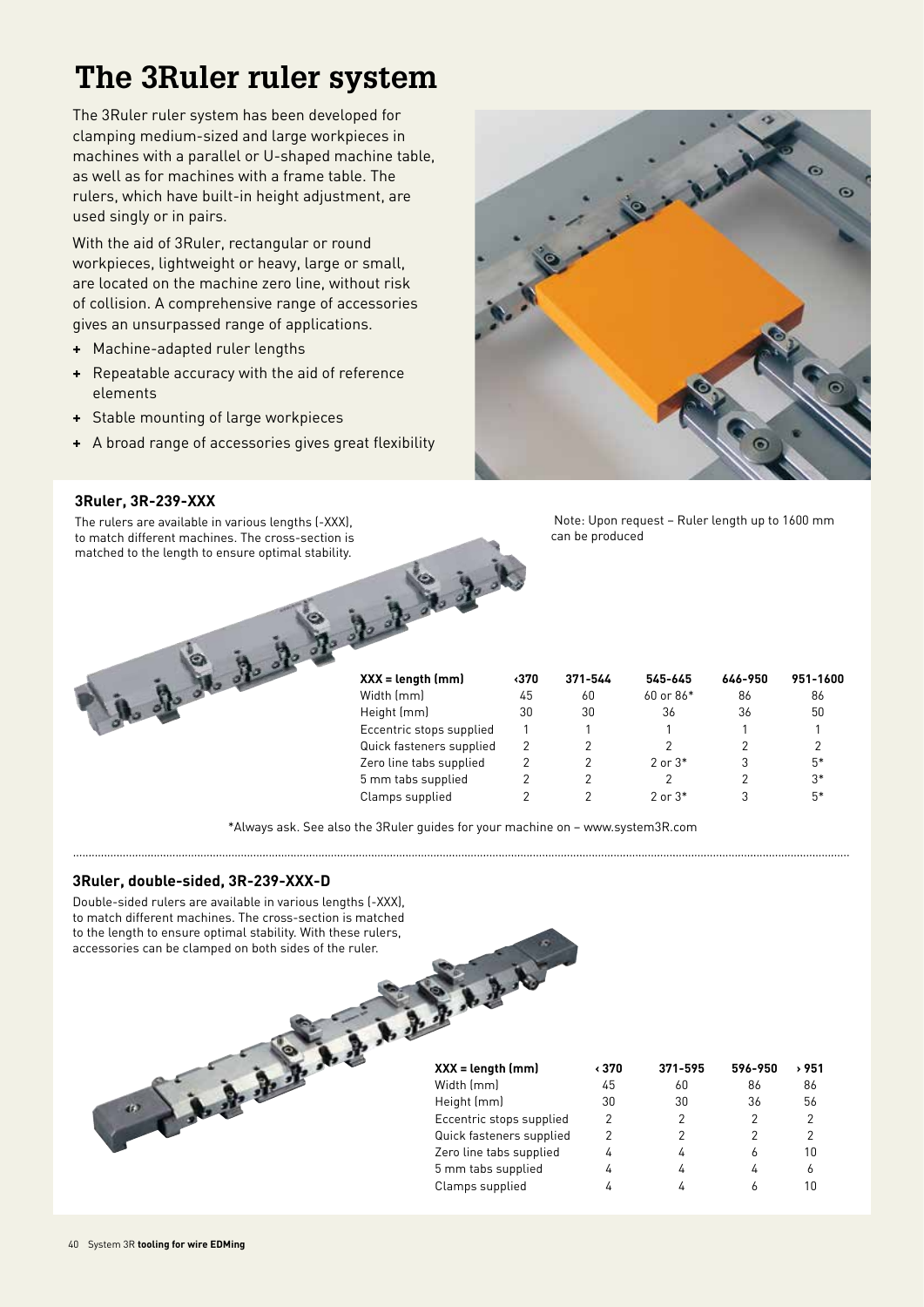# **System 3R Basic equipment: for rigid, stable & accurate clamping of work pieces**

#### **Reference element WEDM**

By fitting the machine table with a reference element, you can obtain fixed references in all three directions – One Minute set-up.





- **+** Exceptional flexibility
- **+** Accurately ground-in references
- **+** Repeatable accuracy
- **+** Double-sided parallel references
- **+** Fits all machine tables with 25 or 50 mm pitch.

#### **3Ruler**

Permits everything from small to large, heavy workpieces to be located on the machine zero line without any risk of collision.

Built-in height adjustment on Rulers from length 385 mm



Quick-fasteners permits simple fitting/removal of ruler.

5-mm (0.96-in) tabs for positioning workpieces 5 mm above machine zero line.

Zero line tabs for optimum positioning along the ruler in steps of 40 mm (1.57in)

is gight in the

Eccentric stop, movable along the ruler in steps of 20 mm (0.78 in)



Clearance for wire between workpiece and ruler.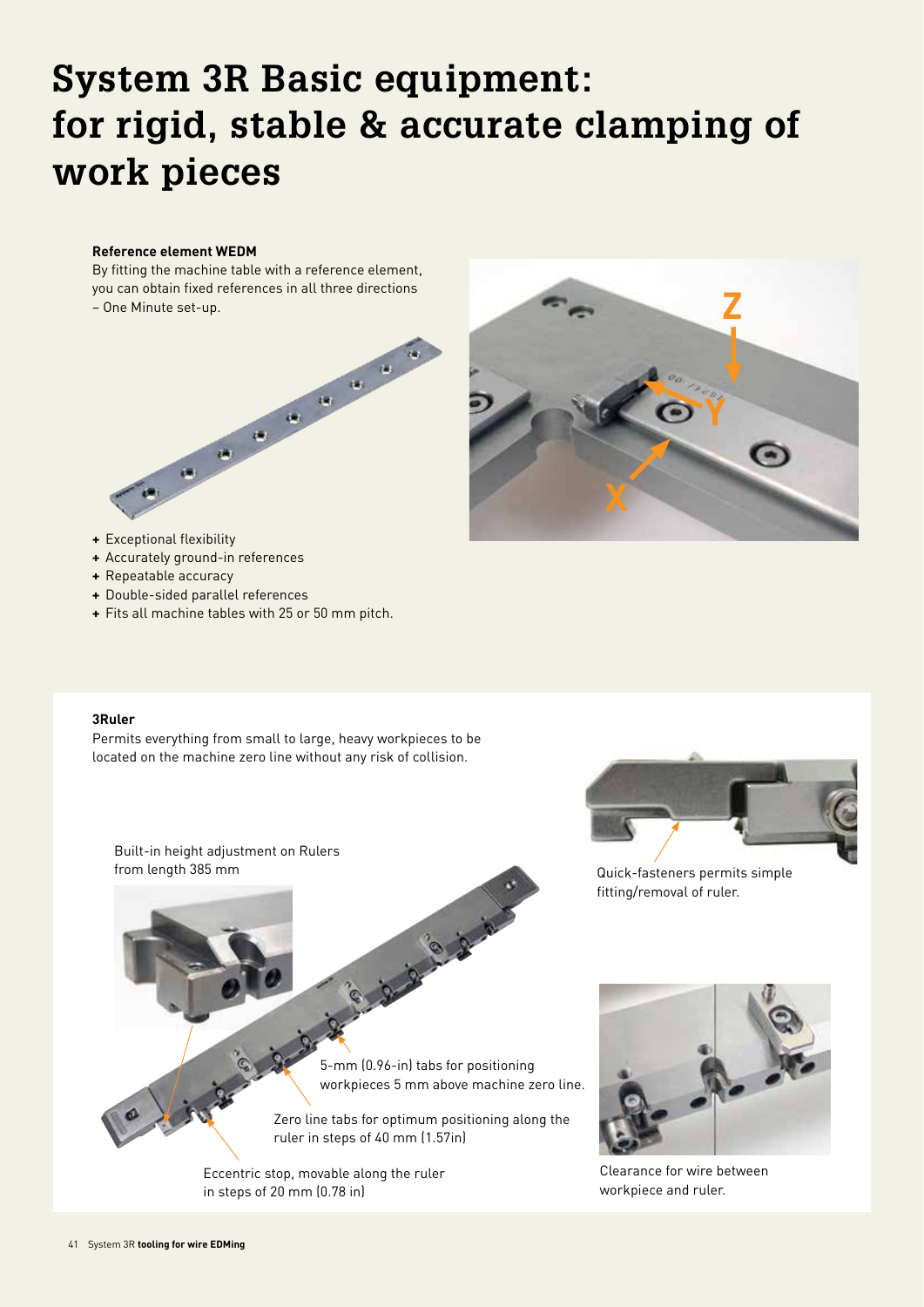

### **Low-profile holder, 3R-239.2**

For clamping thin workpieces.

- Clamping range 0-27 mm
- Supplied in sets of 4
- Weight per set 0.6 kg.

### **Ruler vice, 3R-239.1**

Movable jaws of SuperVice design provide a wide clamping range for rectangular workpieces. Detachable Z-support tabs ensure simple setting-up.

- Recommended maximum workpiece weight with one vice: 15 kg
- Recommended maximum workpiece weight with two vices: 200 kg
- Tightening torque 8 Nm
- Weight 0.7 kg.



#### **Vee holder, 3R-239.3**

For clamping round workpieces. To be mounted on ruler or holder 3R-237.2, 3R-292.66HP or 3R-239-XXX.

- Clamping range Ø25-300 mm
- Weight 0.9 kg.

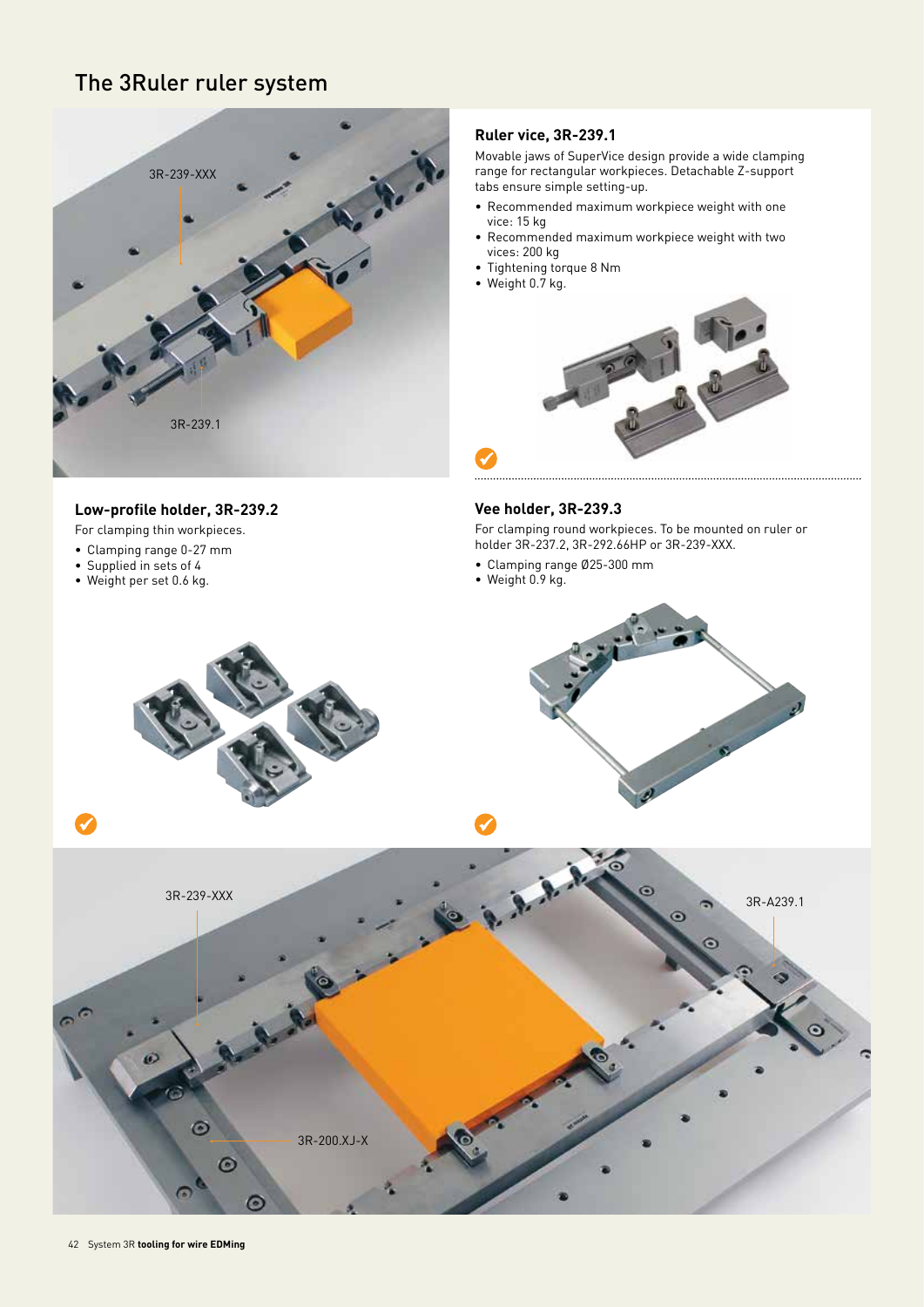### **Double ruler vice, 3R-239.11**

Movable jaws for mounting two rectangular workpieces at the same time. Detachable Z-support tabs ensure simple setting-up.

- Recommended maximum workpiece weight 7 kg
- Tightening torque 8 Nm
- Weight 1 kg.

### **Reference stop, 3R-225.2**

For positioning 3Ruler anywhere on the reference elements. The stops have adjusting screws for accurate alignment.

- Tightening torque 7 Nm
- Supplied in sets of 2
- Weight per set 0.6 kg.









### **3Ruler kit, 3R-239.20**

Kit for clamping rectangular, round or thin workpieces.

| 3R-239.1   | Ruler vice          | x1             |
|------------|---------------------|----------------|
| 3R-239.2   | Low-profile holder  | x1             |
| 3R-239.3   | Vee holder          | x <sub>1</sub> |
| 3R-914-10L | Torque wrench, 8 Nm | x1             |
| 3R-333-03  | Allen key, 3 mm     | x1             |
| 45600-N039 | Allen key, 4 mm     | x1             |
|            |                     |                |

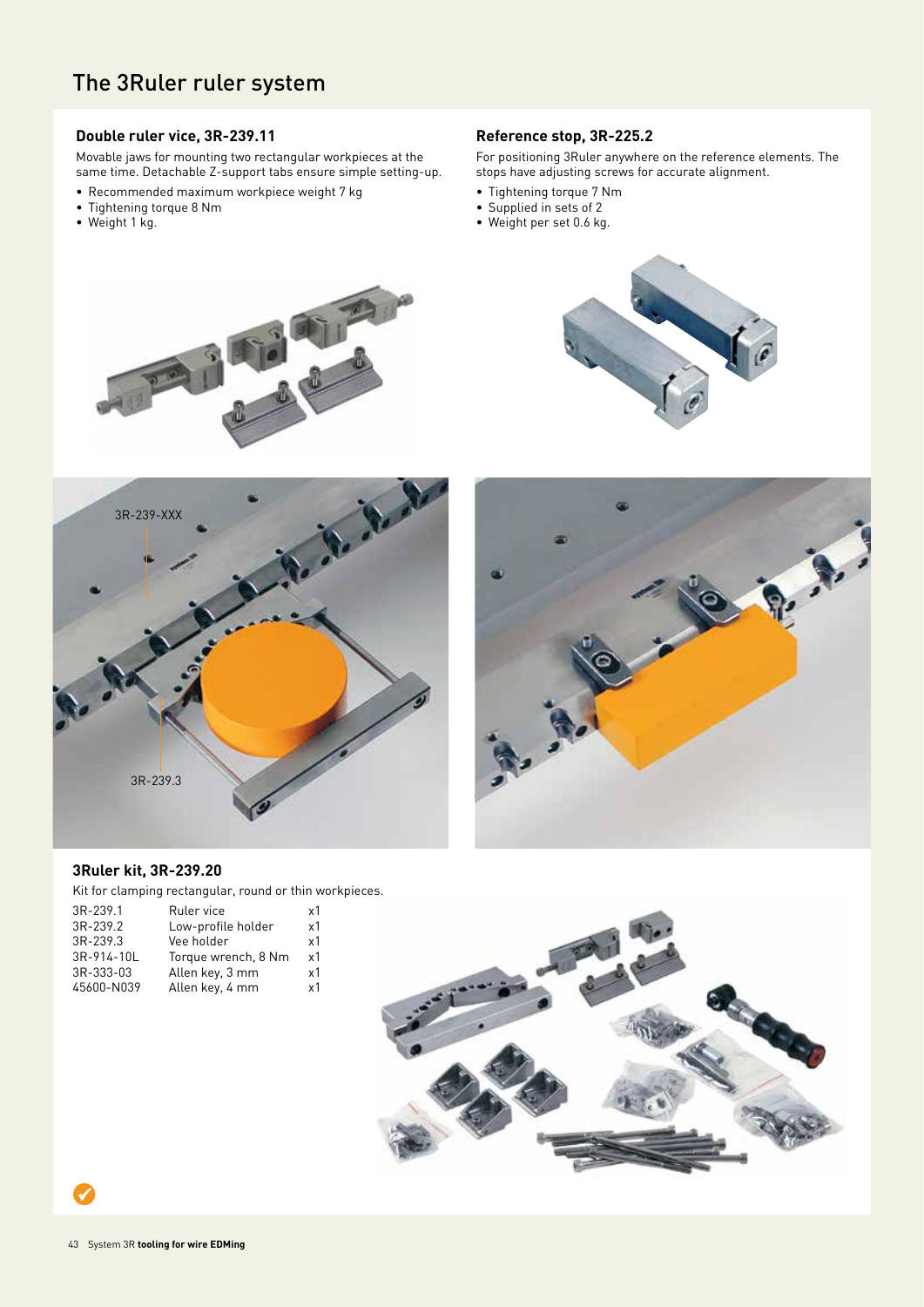### **Vice, 3R-294.2**

Mounts on 3R-237.2, 3R-292.66HP, 3R-294, a ruler in the 3Ruler system or Macropallet 54x54.

- Clamping range 0-50 mm
- Recommended maximum workpiece weight 5 kg
- Tightening torque 3 Nm
- Weight 1.2 kg.







### **Support, 3R-261.1**

For mounting directly on the machine table.

- Adjustable length 35-135 mm
- Includes 5 mm spacer for collision free set-up
- Recommended maximum workpiece weight 20 kg
- Weight 1.5 kg



### **Vice, 3R-294.1**

Mounts on 3R-237.2, 3R-292.12, 3R-292.66HP, 3R-294 or a ruler in the 3Ruler system.

- Clamping range 0-17 mm
- Recommended maximum workpiece weight 2.5 kg
- Tightening torque 3 Nm
- Weight 0.5 kg.





### **Multiple holder, 3R-294.6**

For mounting of four workpieces Ø5-13 mm at the same time. Mounts on 3R-237.2, 3R-292.66HP, 3R-294 or a ruler in the 3Ruler system.

- Tightening torque 3 Nm
- Weight 0.6 kg.



### **Zero-line support tab 5 mm, 3R-239.25**

- Recommended maximum workpiece weight per tap 50 kg
- Supplied in sets of 2.